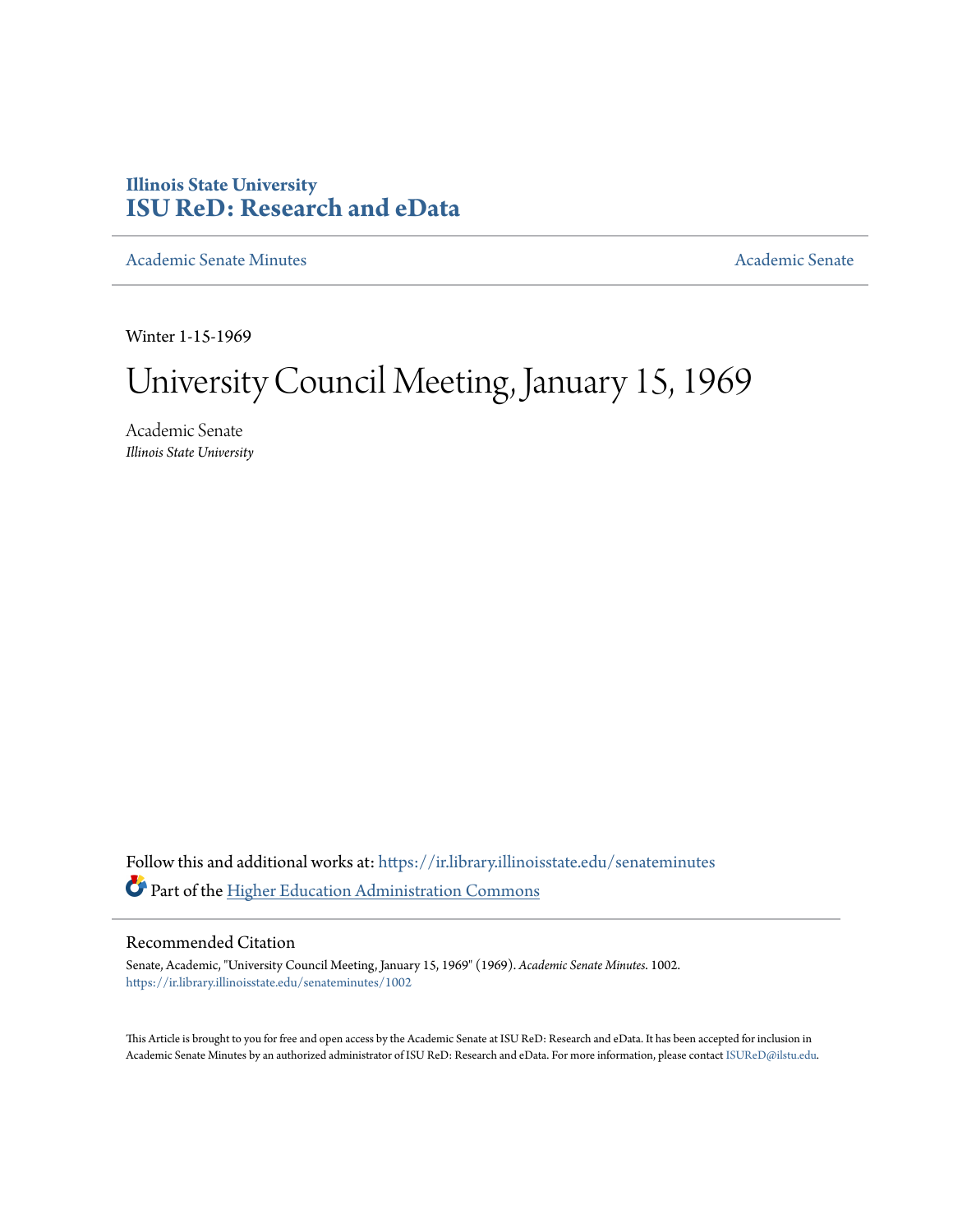#### MINUTES OF THE UNIVERSITY COUNCIL

### January 15, 1969

Meetings of the University Council are open to members of the University community. Persons attending the meetings may participate in discussions with the consent of the Council.

Persons desiring to bring items to the attention of the Council may do so by contacting any member of the Council.

#### MEMBERS OF THE UNIVERSITY COUNCIL

|     | 1. Samuel Braden<br>President                    | $8 - 2241$ | 12. Jeannie James<br>Home Economics                               | $8 - 2682$ |  |
|-----|--------------------------------------------------|------------|-------------------------------------------------------------------|------------|--|
|     | 2. Richard Bond<br>Dean of Faculties             | $8 - 2261$ | 13. Eric Johnson<br>$8 - 2143$<br>Dean of Administrative Services |            |  |
|     | 3. George Drew<br><b>Elementary Education</b>    | $8 - 2168$ | 14. Frederick Kagy<br>Industrial Arts                             | $8 - 2612$ |  |
|     | 4. Scott Eatherly<br>English                     | $8 - 2279$ | 15. Walter Kohn<br>Political Science                              | $8 - 8063$ |  |
|     | 5. Elwood Egelston<br>Educational Administration | 8-2549     | 16. Thomas Martin<br><b>Business Education</b>                    | $8 - 7559$ |  |
|     | 6. John Ferrell<br>Music                         | 8-2194     | 17. Charles Morris<br>Mathematics                                 | $8 - 7674$ |  |
| 7.  | Frederick Fuess<br>Agriculture                   | $8 - 5328$ | 18. Warren Perry<br><b>Business Education</b>                     | $8 - 2377$ |  |
| 8.  | Charles Gray, Jr.<br>University High School      | $8 - 8437$ | 19. Mary Rozum<br>Metcalf                                         | $8 - 2468$ |  |
|     | 9. Dean Hage<br>Special Education                | $8 - 2274$ | 20. Joseph Wilson<br>Music                                        | $8 - 2194$ |  |
| 10. | Charles Hicklin<br>Education                     | $8 - 2445$ | 21. William Zeller<br>Education                                   | $6 - 7250$ |  |
| 11. | Richard Hulet<br>Dean of Student Services        | $8 - 2545$ | Sandra Stevenson<br>Clerical Secretary<br>Institutional Studies   | $8 - 7274$ |  |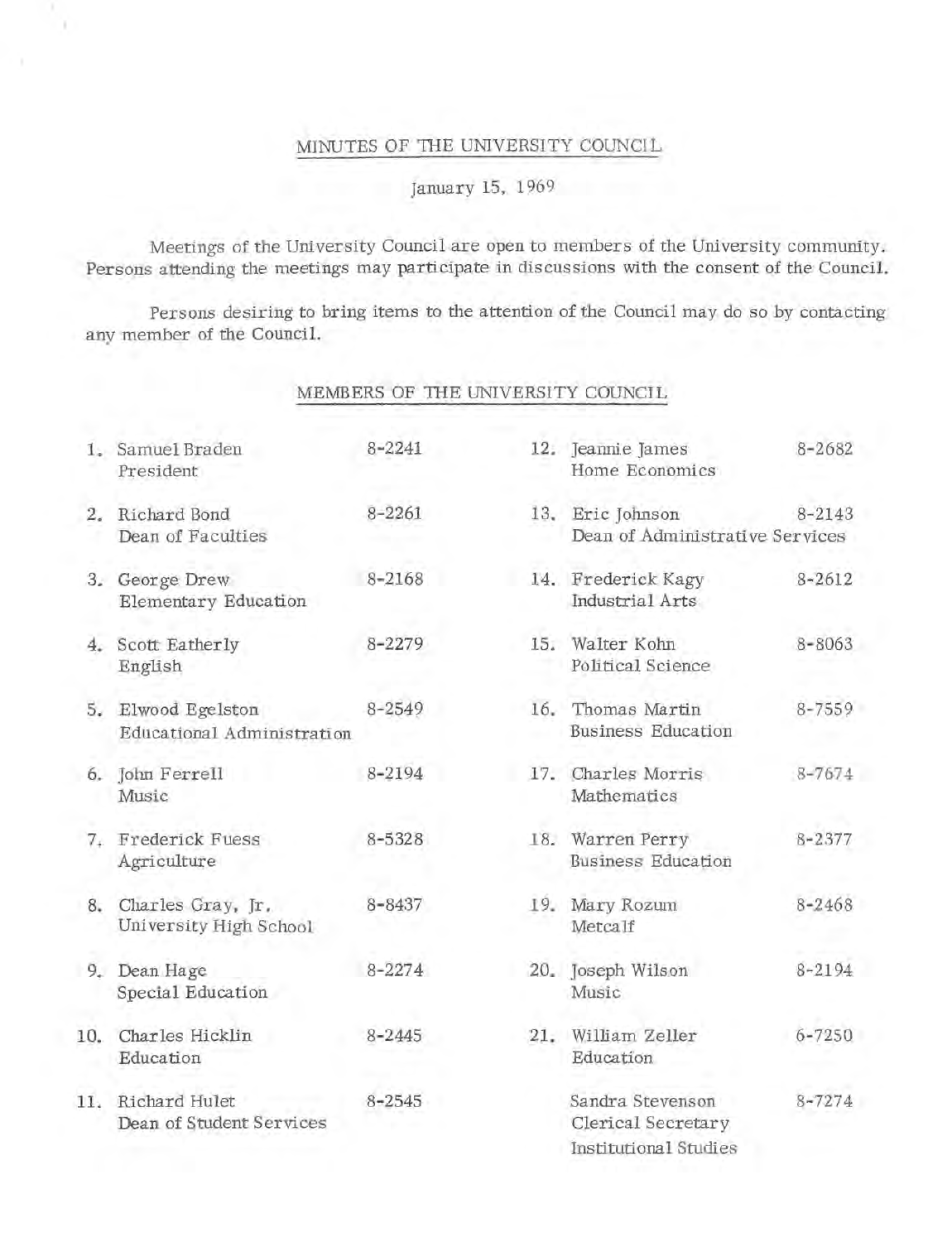# MINUTES OF THE UNIVERSITY COUNCIL

JANUARY 15, 1969

#17

Table of Contents

|    | 1. Master of Science in Education Degree              | Page<br>11.    |
|----|-------------------------------------------------------|----------------|
|    |                                                       | $2 - 7$        |
|    | 3. Larsen Lecture Committee Report                    | $\overline{2}$ |
|    | 4. Operations Improvement Project                     | $3 - 11$       |
|    | 5. Retreat Committee, Report of                       | 3              |
|    | 6. Election Committee, Report of                      | $\overline{4}$ |
| 7. | Student Representation on University Boards           | 4              |
| 8. |                                                       | 5              |
| 9. | Faculty Status Committee, Variations in Procedures of | 5.             |
|    |                                                       | $\overline{5}$ |
|    | 11. University Council Members, Term of office of     | 12             |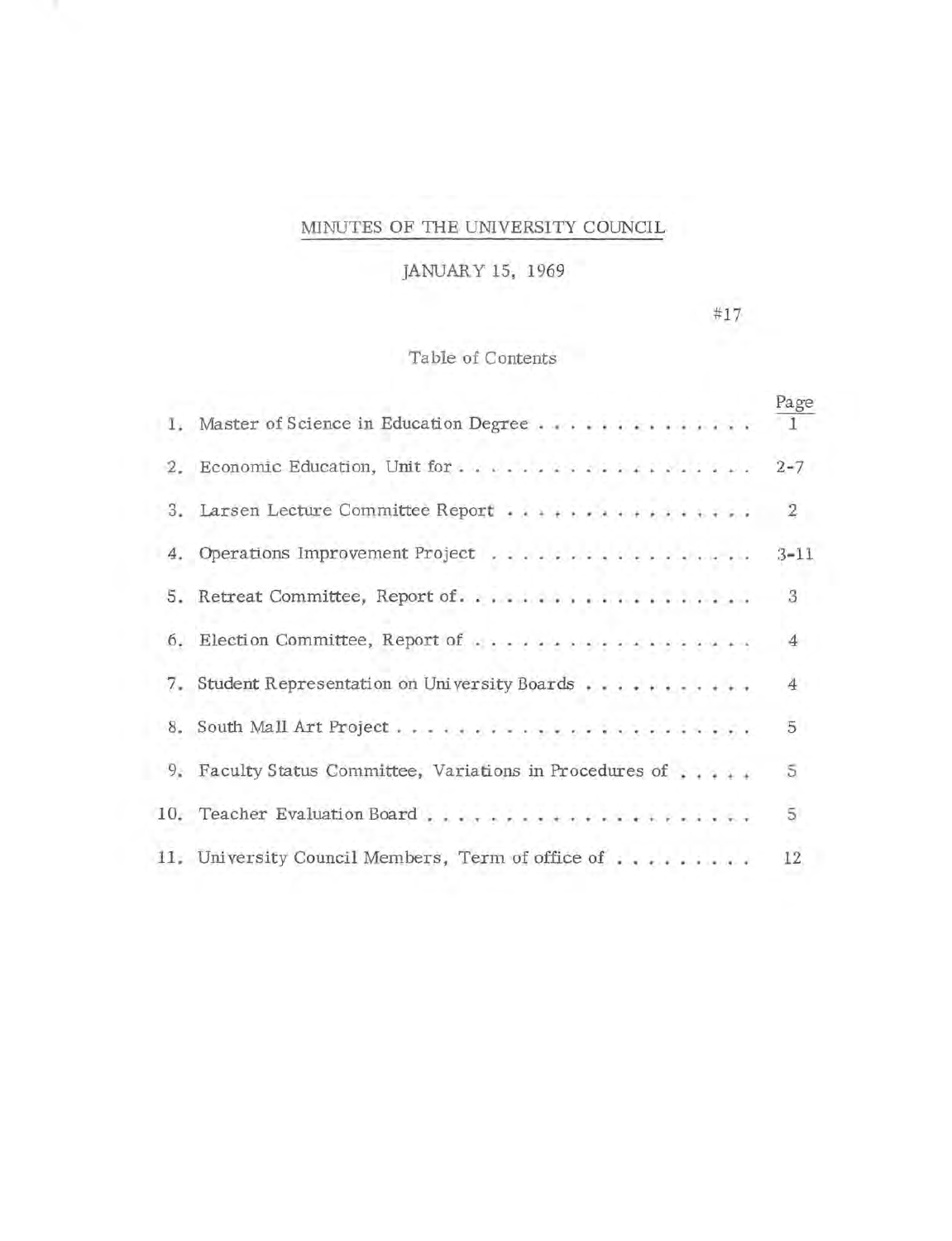#### MINUTES OF TIIE UNIVERSITY COUNCIL (Not approved by the Council)

#### DATE: January 15, 1969

#### MEMBERS PRESENT

- 
- 2. Richard Bond 8. Charles Gray, Jr.
- 
- 4. Scott Eatherly 10. Charles Hicklin
- 5. Elwood Egelston 11. Jeannie James 17. Warren Perry
- 6. John Ferrell 12. Eric Johnson 18. Mary Rozum

#### MEMBERS ABSENT

1. Richard Hulet

#### CALL TO ORDER

Mr. Charles Hicklin, Chairman of the University Council, called the meeting to order at 7:15 p. m. in the third floor lounge of the University Union.

#### APPROVAL OF THE MINUTES

Mr. Kagy moved that the minutes of the December 18 meeting be approved as distributed. Miss James seconded the motion.

The motion to approve the minutes as distributed carried unanimously by a voice vote.

#### PROPOSAL FOR A MASTER OF SCIENCE IN EDUCATION DEGREE

Mr. Eatherly moved to approve the proposal for a Master of Science in Education Degree. Miss Rozum seconded the motion.

The description of the program is as follows :

The program will enable students who hold a bachelor's degree in a subject field but have not met requirements for a teaching certificate at the secondary school level in that field in the State of Illinois. The program has two alternatives: one alternative will provide for those students who have never had teaching experience and the second alternative will serve those students who currently teach under provisional certification.

- 1. Samuel Braden 7. Frederick Fuess 13. Frederick Kagy<br>2. Richard Bond 8. Charles Gray. Ir. 14. Walter Kohn
	-
- 3. George Drew 9. Dean Hage 15. Thomas Martin<br>4. Scott Eatherly 10. Charles Hicklin 16. Charles Morris
	-
	-

19. Joseph Wilson

#17

20. William Zeller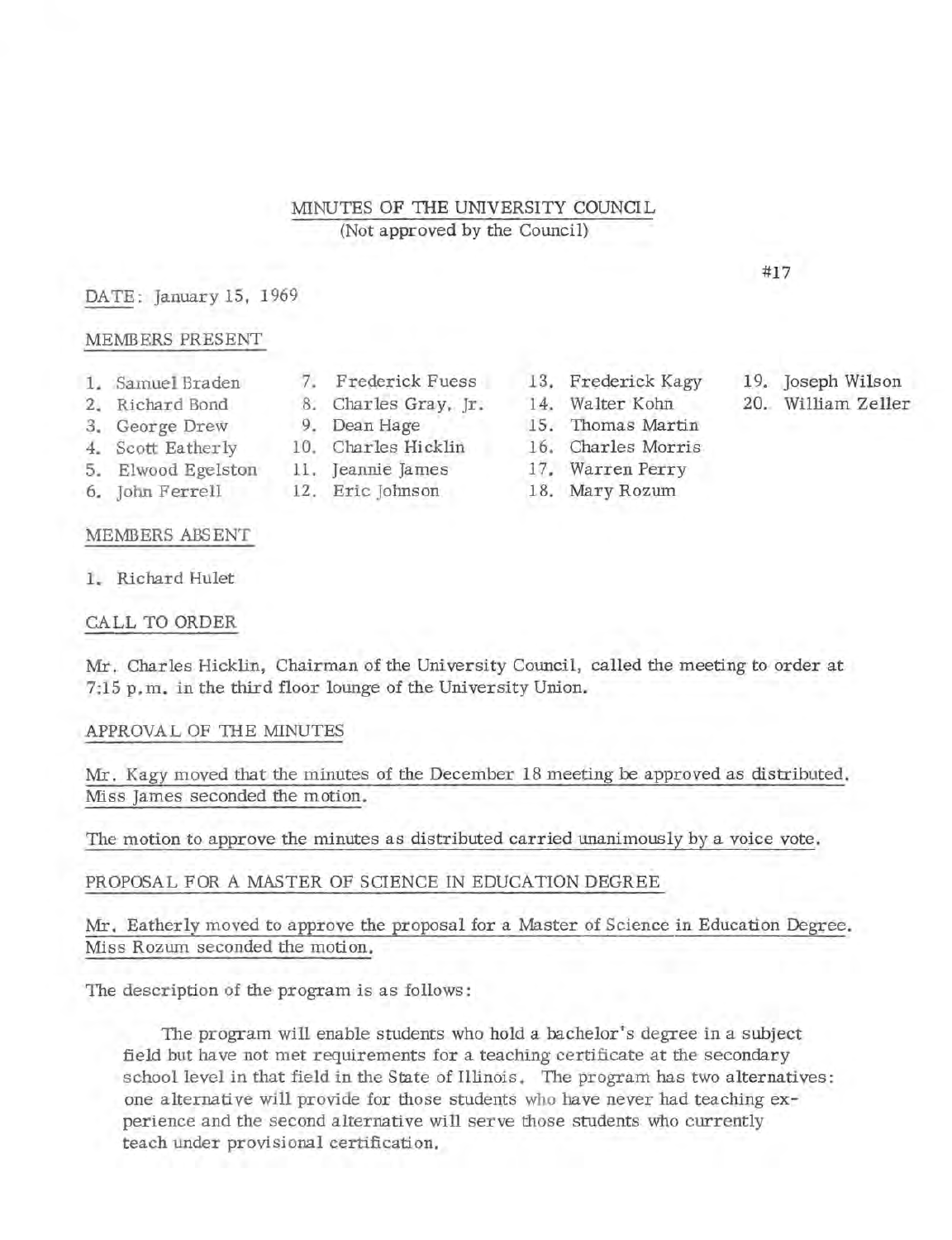The Council raised a question with regard to the supervision of student teachers. It was indicated that the academic departments would supervise the student teachers. Some Council members commented that the additional supervision would require additional staff.

One Council member asked why the degree was not a Master of Arts degree rather than a Master of Science, since this program was modeled after a Master of Arts and Teaching (MAT). Dean Henry Hermanowicz indicated that the proposal was submitted as a MAT program, but the name had been changed before presentation to the Council.

It was pointed out that the proposed degree did not require a thesis or comprehensive examination. Some Council members voiced concern over the Jack of either requirement.

The motion to approve a Master of Science in Education Degree carried unanimously by a roll call vote.

#### UNIT FOR ECONOMIC EDUCATION

Mr. Kohn moved to approve the Unit for Economic Education with changes to be made by Dean Bond, Mr. Harden, and Mr. Poe. Mr. Johnson seconded the motion.

A copy of the revised proposal is attached to the minutes.

One of the main concerns of the Council was the use of the term "Center" in the original proposal. Some Council members were opposed to the establishment of additional autonomous units. Others felt that the proposed unit did not fit the definition as passed by the University Council.

Mr. Poe, who represented the Department of Economics, stated that the proposed Center might be included in the Department of Economics, but a seperate budget would be necessary. Mr. Poe also stated that the \$12, 000 per year contribution from the Illinois Council on Economic Education would probably be available for only the first three years. If this unit is successful, it is hoped that at a later date additional support would come from the schools benefiting from the program.

#### The motion carried by a roll call vote with Mr. Martin abstaining.

#### LARSEN LECTURE COMMITTEE REPORT

The Chairman of the Council stated that a report had been received from the Larsen Lecture Committee. Included in the report was a request for clarification of the relationship between the Larsen Lecture Committee and the Orientation Board. Mr. Hicklin related that the Executive Committee had considered this item and had recommended the following: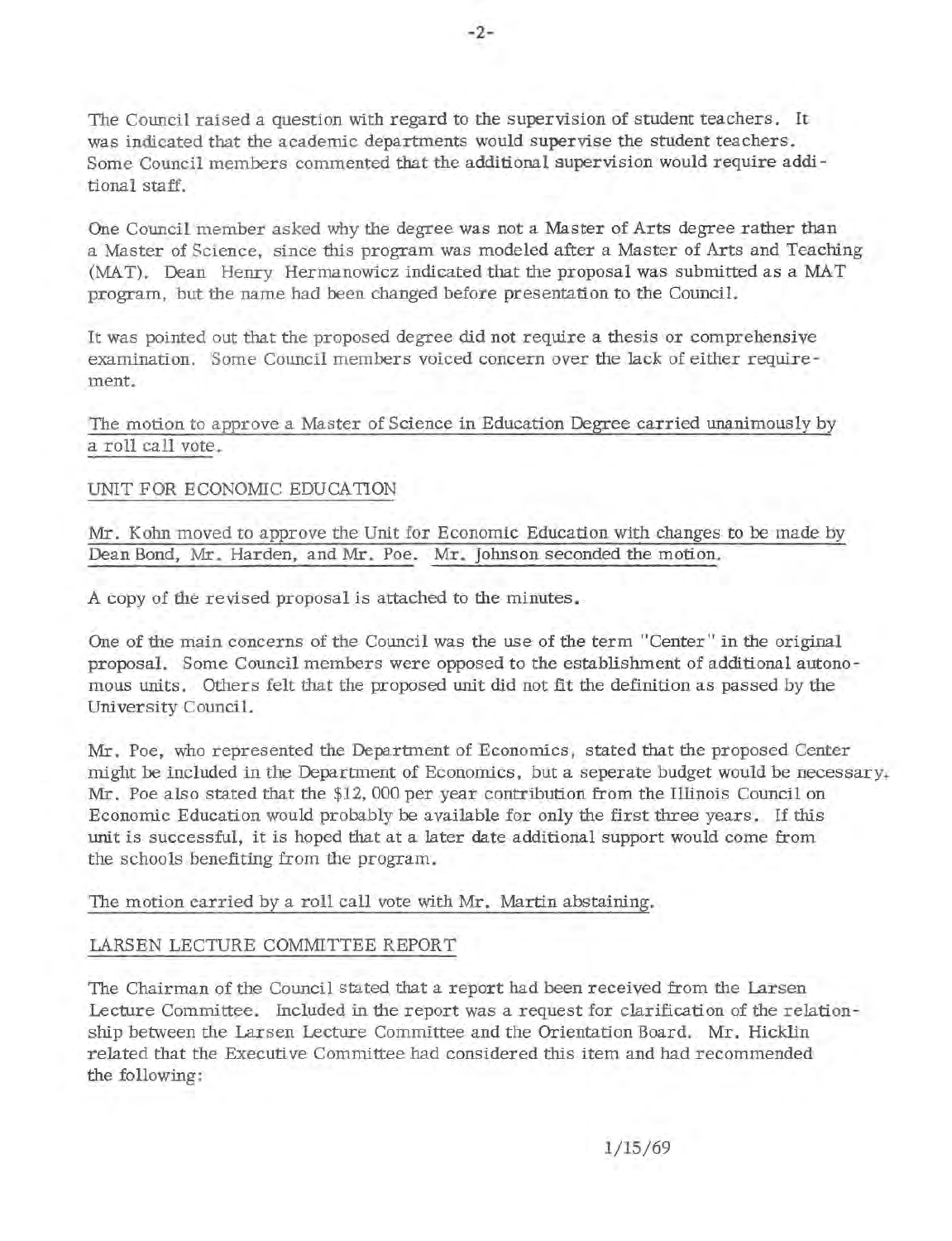The complete texts of the papers presented will not be circulated to the faculty. Individual faculty members may request copies of the text after they have received the summary.

Mr. Gray, Chairman of the Retreat Committee, asked Council members for suggestions as to time and place of the 1969 Retreat. It was suggested that Mr. Gray investigate prospective locations before setting a date. Some Council members felt that the retreat should be held some distance from campus. Monticello and Starved Rock were mentioned.

#### REPORT OF THE ELECTION COMMITTEE

Chairman Hicklin reported that Mr. Lawrence Connolly had been elected by the Instructors to serve on the Joint Faculty Salary Committee.

Mr. Hicklin also noted that there were three vacancies on the Committee on Committees. He instructed Council members to submit nominations to the Chairman before February 3. The terms of Mr. Ferrell and Mr. Gilmore expire this year. Mr. Madore will be on leave spring semester. Mr. Zeller, the Council representative to the Committee on Committees, is serving a one year term which expired in January 1969. Mr. Hicklin suggested that Mr. Zeller continue to act as Council representative until the election of new Council members is completed.

#### PRESIDENT'S REPORT

#### Student Representative on University Boards

Mr. Braden indicated he had received a list of student nominees for the University Boards. President Braden stated that the Student Senate had requested that an additional student representative be appointed to the Entertainment Board, the Publications Board and Religious Organizations Board.

#### Mr. Ferrell moved to suspend the rules in order to take action on this item. Mr. Eatherly seconded the motion.

The motion carried by a voice vote with no negative votes cast.

Mr. Braden moved that an additional student representative be appointed to the Entertainment Board, the Publications Board and the Religious Organizations Board. Mr. Drew seconded the motion.

The motion carried by a voice vote.

#### Annual Budget

President Braden stated that, based on the Governor's Message, it appeared that the State of Illinois would soon be on an Annual Budget. Mr. Braden indicated that this change could involve some changes in University budgeting.

1/15/69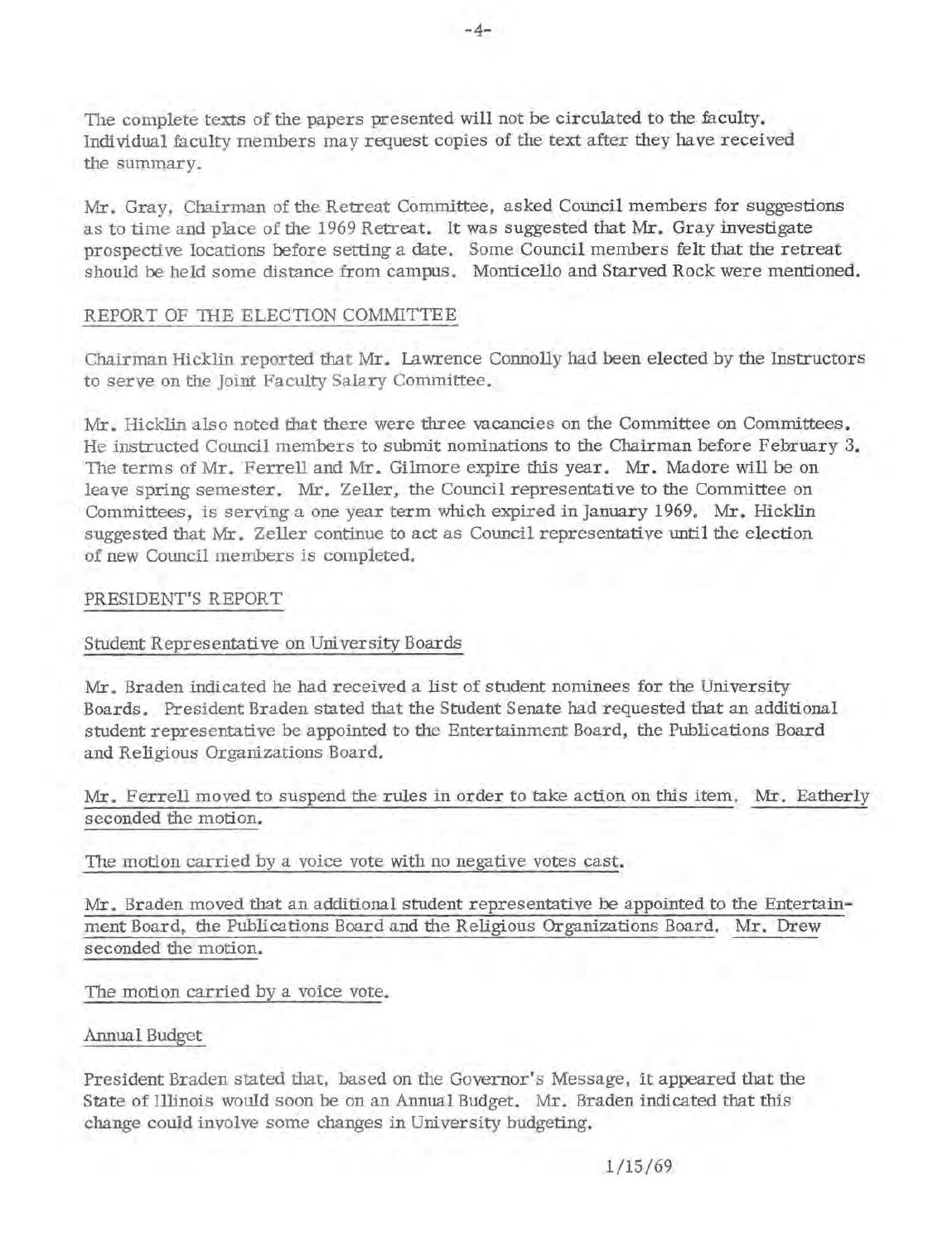#### South Mall Art Building

President Braden announced that the bids for the South Mall Art Building had been opened and that the bids were over one-half million dollars above estimates. Mr. Braden indicated that this could delay the construction of the building. He emphasized that we must strive to plan building in the future which will fit our needs yet not exceed the alloted budget,

#### COMMUNICATIONS

#### Faculty Status Committee Procedures

Mr. Bond circulated a memo requesting the Council to approve **election** procedures used in the election of the College of Fine Arts APT Committee. Mr. Bond pointed out that the elections were held prior to the approval of the College of Fine Arts. The memo read as follows:

On behalf of the Faculty Status Committee, I should like to request approval for a departure from Faculty Status Committee procedures with regard to the composition of the College of Fine Arts APT Committee. The committee will consist of two persons besides the Dean, one elected by each department. This is the procedure which was used last year when the departments were unaffiliated, and this committee was established this fall before it was known when and if the College of Fine Arts would be established.

Mr. Fuess moved to suspend the rules in order to take action on this item. Mr. Kohn seconded the motion.

The motion carried by a voice vote with no negative votes cast.

Mr. Ferrell moved to accept the College of Fine Arts election procedures for this year. **Mr.** Zeller seconded the motion.

The motion carried by a roll call vote with Mr. Kohn and Mr. Braden abstaining.

Election of Council Member

Chairman Hicklin announced that six members-at-large would be elected to the Council in March. Primary elections will be held early in February. Mr. Hicklin will instruct the Election Committee to proceed with the election in accordance with the University Council By-Laws and the election proceedures approved in 1968.

A list of University Council members is attached to the minutes.

#### Teacher Evaluation Board

Memos from the Teacher Evaluation Board and Student Senate were circulated. Although there was no discussion of the memos it was noted that both the Student Senate and the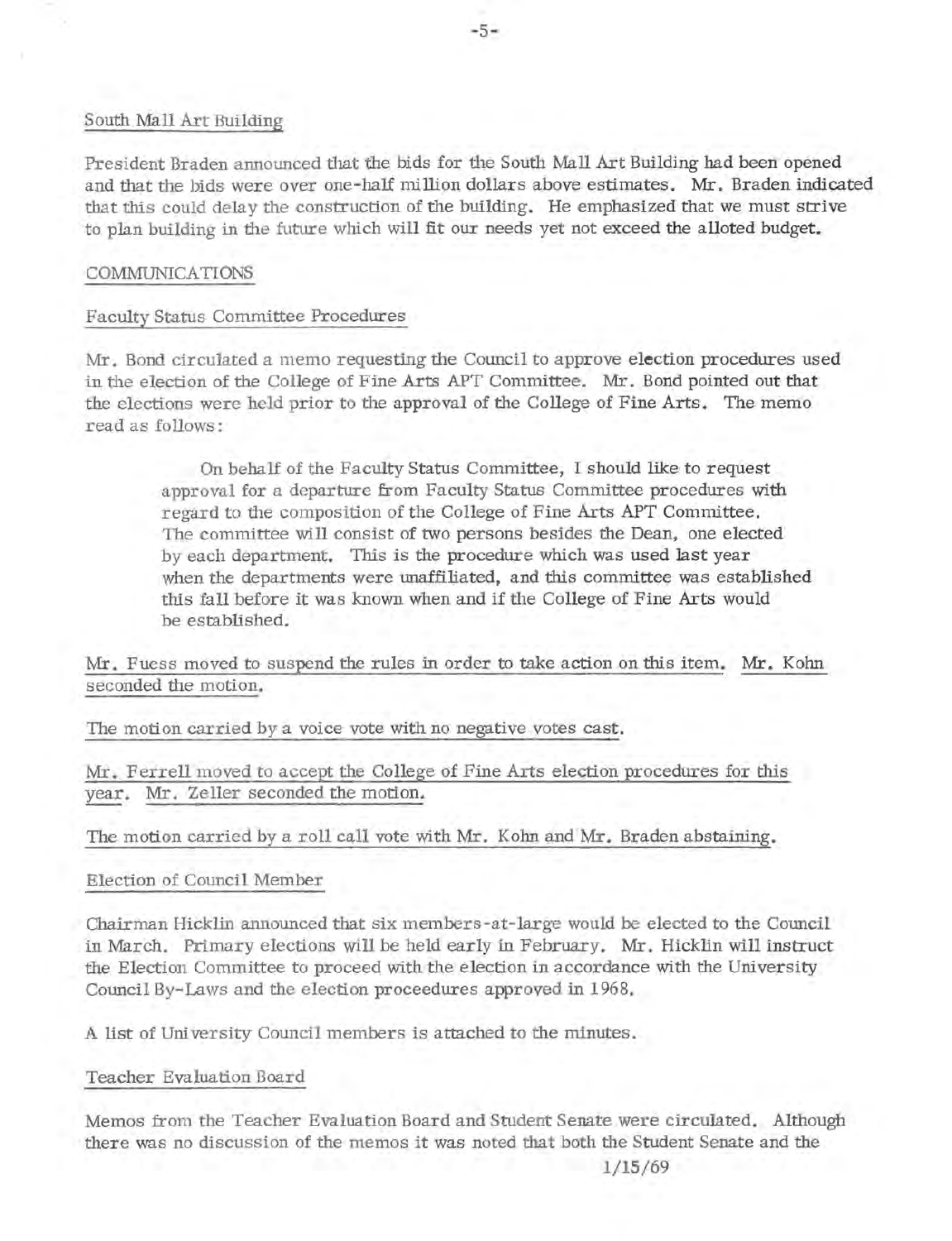Teacher Evaluation Board had requested that the Teacher Evaluation Board be eliminated from the boards and committees of the University.

Mr. Hicklin said that this item would appear on the agenda of the next meeting.

#### University Council Meeting

Mr. Fuess mentioned that the February 5th meeting of the Council conflicted with the dedication of Stevenson Hall. The Council agreed to meet at 7:15 rather than 3:30 or February 5, 1969. The meeting will be held in the multipurpose room of the University Union (second floor).

Mr. Fuess announced that the meeting rooms for the second semester had not been reserved. (NOTE: Confirmation was received on January 20, 1969. Beginning February 19, 1969, Council meetings will be held in the fourth floor lounge of Stevenson Hall)

Mr. Kohn moved to adjourn. Mr. Egelston seconded the motion.

#### The motion carried by a voice vote.

The meeting adjourned at 10:45 p. m.

Respectfully submitted,

Charles Hicklin, Chairman Frederick Fuess, Secretary

CH/FF /ss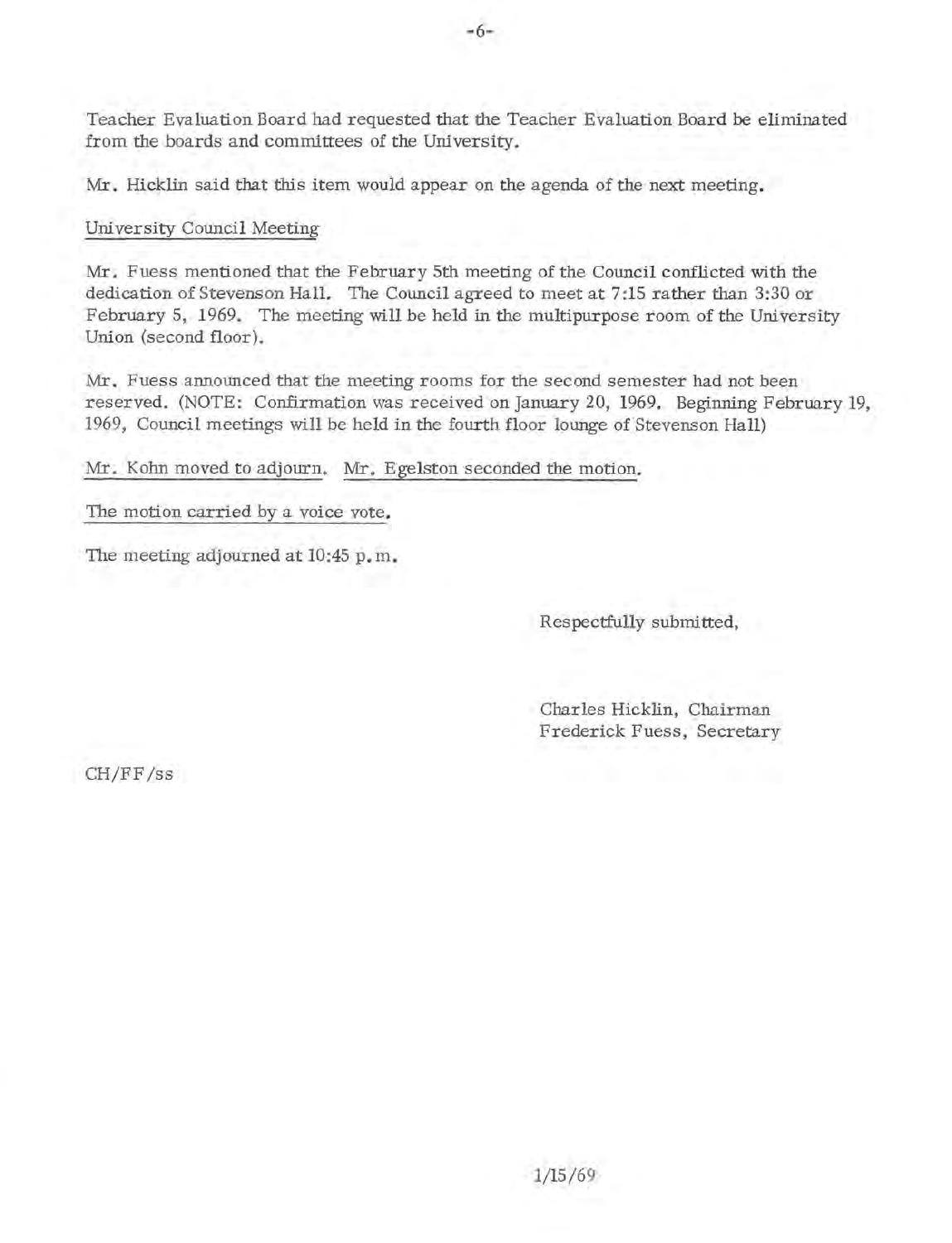#### PROPOSED PROGRAM IN ECONOMIC EDUCATION

Illinois State University proposes to establish a program for developing greater economic understanding among public school teachers. It is anticipated that organi zation of the program will begin in the spring of 1969 and that it will be staffed and operating by the beginning of the school year 1969-70. Reasons for undertaking such a program and details of its nature and operation are set out below.

#### Purpose

This institution shares the concern often expressed about the low rate of economic literacy among American citizens. In a democracy such ignorance is especially costly. Since only a minor fraction of Americans ever take a college course in economics, it is believed that the problem needs to be attacked in the primary and secondary schools. Less promising, but nevertheless worthwhile, are increased efforts in the field of adult education.

#### Methods to be Employed

In-Service Courses: The most likely vehicle for advancing economic literacy appears to be the large number of teachers of social studies and history in the public schools. However, many such teachers are themselves quite naive in their economic reasoning. A major activity of the program **will** be to convince school administrators of the desirability of reducing this weakness by holding in-service courses in economics at their schools in the afternoons or evenings during the regular school terms. The director of the program will administer such courses, supplying both staff and rmterials, at a minimal cost to the school districts. College credit will be awarded for successful completion of such courses.

-7-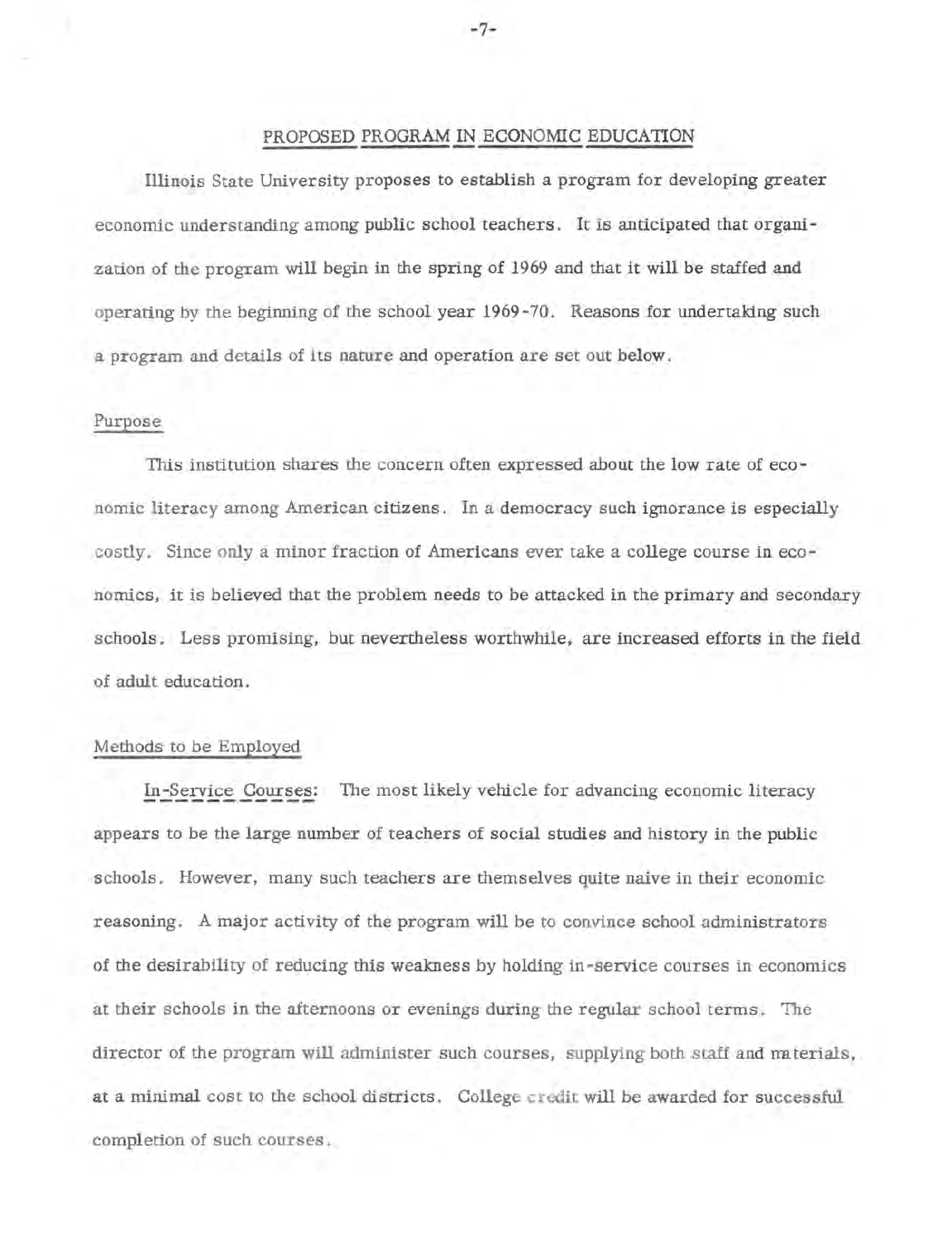Summer Workshops: Special two and three week courses in basic and applied economics will be offered, both on and off the I.S.U. campus. It is expected that, in addition to acquainting participants with basic economic theories, both advice and practice will be afforded for integrating economic reasoning into primary and secondary school courses in history, civics, sociology and geography. Again, such special short courses will carry college credit.

Materials Library: The director of the program will assist the coordinator of the Social Sciences Materials Library to gather, classify, evaluate and display materials helpful to those attempting to teach economic ideas in the public schools. Such materials will include textbooks designed for specific classes in economics as well as materials which will be helpful in all kinds of classes, such as pamphlets, films and various visual aids.

Junior College Conferences: The program will include the organization of conferences, inviting teachers of economics in surrounding junior colleges to gather, share their experiences and hear suggestions from University staff on how they might best prepare their students for transfer to the four year institutions.

Clearinghouse: The program director will maintain files of possible speakers and consultants available to deal with subjects concerning economics or economic education. He will attempt to maintain liaison between teachers desiring to do experimental work in economic education and sources of financing for such experiments. He will also attempt to aid prospective employees and employers of trained economic educators in making contact with each other.

#### Affiliations

The program will be most closely related to the Department of Economics but, since it will be interdisciplinary to some extent, it will be governed by a board consisting

-8-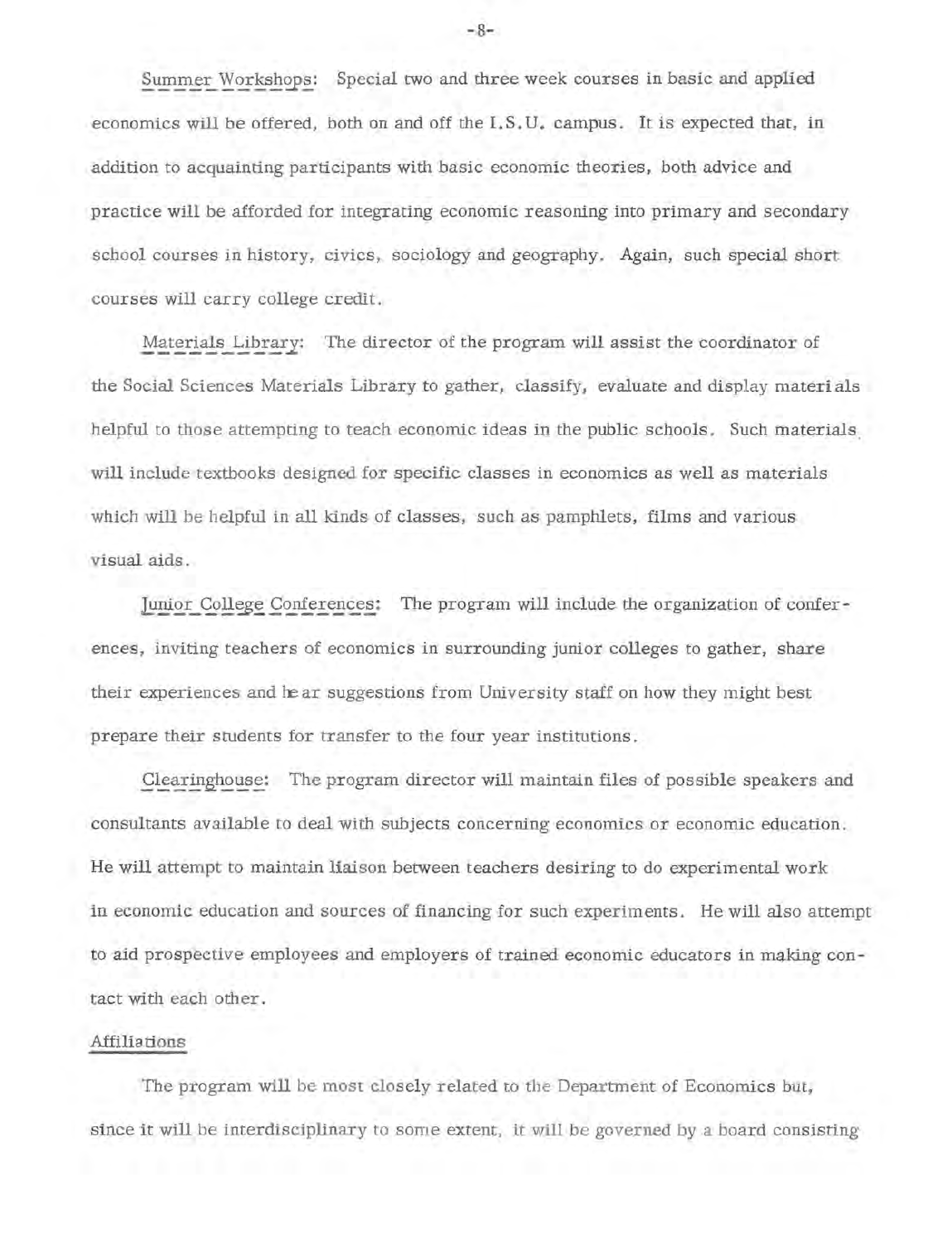of representatives of the departments related to its program. The head of the Department of Economics will ordinarily be expected to chair that board and the director of the program will report to him.

The program will be a discrete unit of the university for accounting purpose. Amounts sufficient to cover all of its identifiable costs will be budgeted to it.

The program will feel a kinship with and work in close association with the Illinois Council on Economic Education and the Joint Council on Economic Education.

#### Staff

Staff paid from the program's budget will include a director, associate director, part-time secretary and graduate assistant. It is expected that in the beginning the director will be an economist and the associate director a professional educator. The graduate assistant may be drawn from either departments or perhaps from the Department of Library Science.

During the first year it is anticipated that the director and associate director **will** be able to handle the teaching duties. If and as the demand for services expand beyond the capability of the directorship to do all of the teaching themselves, additional funds will be requested to hire on a part time basis other members of the I.S.U. faculty or competent teachers from other nearby institutions.

#### Budget

We are advised that the Illinois Council on Economic Education will probably be willing and able to contribute \$12,000 per year toward the budget of the program for the first three years only. Acting on this promise, the ad hoc committee formed by I. S. U. to consider the formation of such a program has approved the following budget for the first two years of its existence.

-9-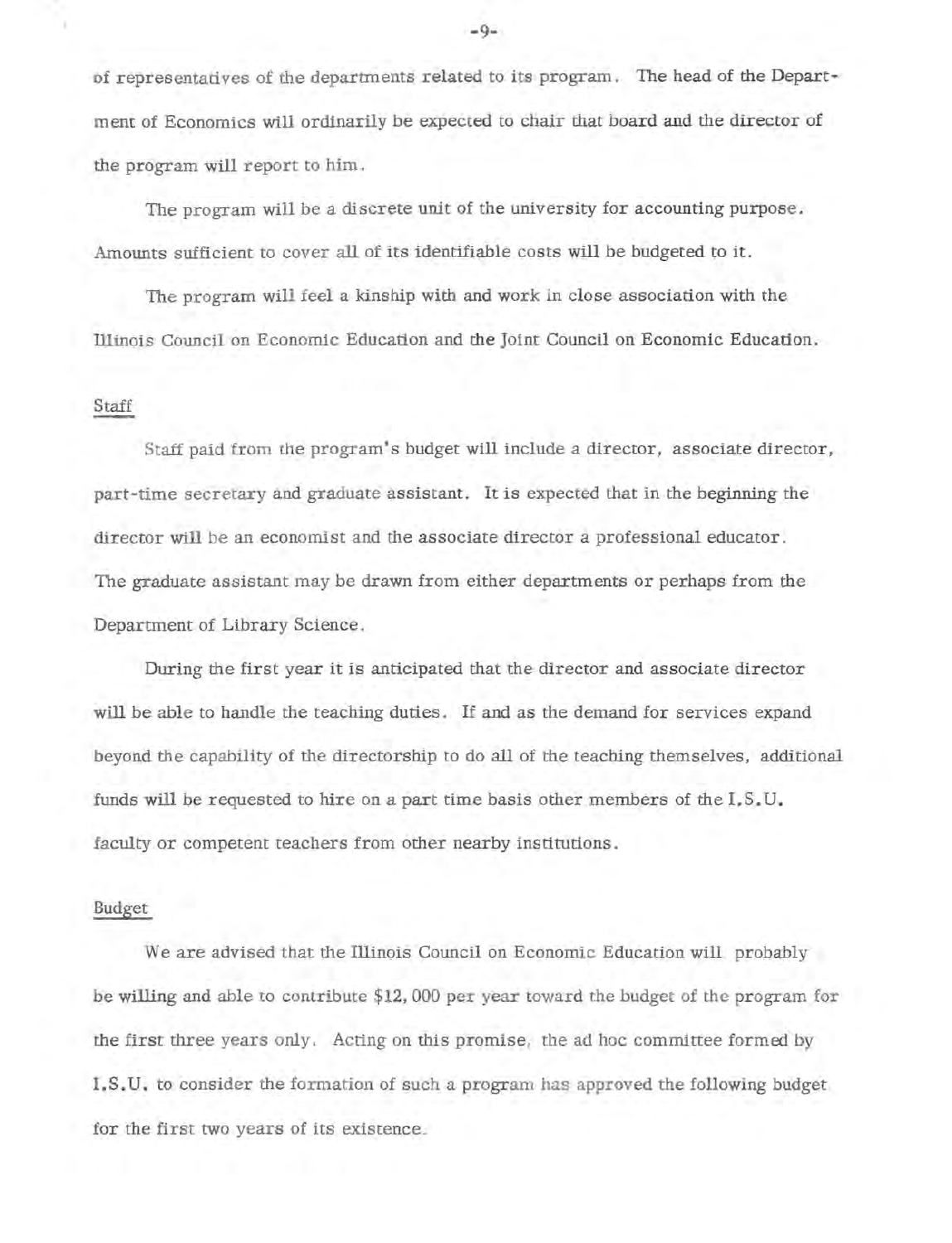|                                                                   |                    |                | 1969-70  |    | 1970-71 |
|-------------------------------------------------------------------|--------------------|----------------|----------|----|---------|
| Director, 3/4 time (Professor).                                   |                    | $\mathfrak{F}$ | 12,500   | S  | 13,365  |
| Associate Director, 1/4 time<br>(Associate Professor)             |                    |                | 3,420    |    | 3,655   |
| Faculty Member, 1/4 time                                          |                    |                |          |    |         |
| (Assistant Professor)                                             |                    |                |          |    | 2,925   |
| Secretary                                                         |                    |                | 2,000    |    | 2,500   |
| Graduate Assistant                                                |                    |                | 2,000    |    | 2,000   |
| Travel                                                            |                    |                | 1,000    |    | 1,200   |
| Printing                                                          |                    |                | 1,675    |    | 1,675   |
| Contractual Services, Commodities,<br>Student Help, Equipment and |                    |                |          |    |         |
| Library Books                                                     |                    |                | 1,825    |    | 1,900   |
|                                                                   | TOTAL BUDGET       |                | 24, 420  |    | 39,220  |
|                                                                   | Less extramural    |                |          |    |         |
|                                                                   | support            |                | 12,000   |    | 12,000  |
|                                                                   | <b>State Funds</b> |                |          |    |         |
|                                                                   | Requested          |                | \$12,420 | \$ | 17,220  |

The indicated amounts have been included in the University's biennial request for "new program" appropriations. Since this proposal heads the list of suggested new programs, since the amounts requested are modest, and since some "outside" funding is anticipated, its funding by the state legislature seems highly probable.

In addition to the indicated monetary and staff support, I. S. U. has agreed to furnish building space and furniture required for offices, materials displays, conferences and classroom work. The only additional space and furniture required will be a typical faculty office for the director and an allotment of space in the Social Sciences Materials Library.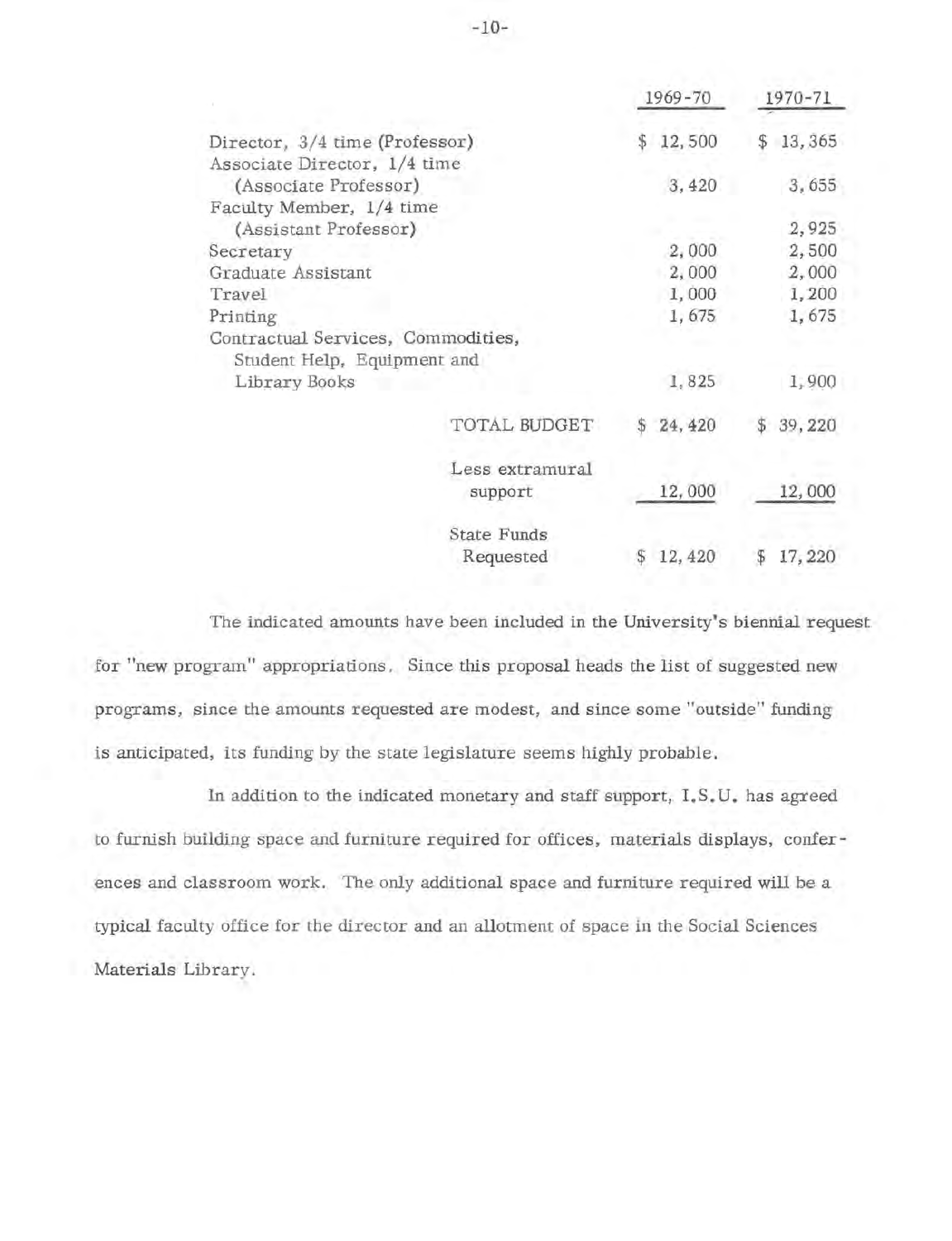January 15, 1969

Professor Charles Hicklin, Chairman University Council Illinois State University

Dear Professor Hicklin:

Recently I addressed a letter to the Executive Committee of the Council requesting that the election by the Council of a member of the committee which will evaluate suggestions received by the Foundation's Operations Improvement Project be placed on the Council's agenda. I would like to request that this item be removed from the Council's agenda because it seems clear that the Council ought not to be burdened by having to select members for this kind of essentially administrative committee. A faculty member, Professor Kagy, has agreed to serve on the committee and assist in evaluation of the ideas received.

The Operations Improvement Project was established to enable members of the University community to communicate ideas which they may have principally for improving the "physical" operations of the University. As such, the project should supplement the already existing communications processes relative to the organization and operation of activities relating to the teaching-learning function which is the central concern of the faculty. Since ideas for improving the "physical" operation of the University come to all members of the community, the Operations Improvement Project has been opened to students and faculty as well as to those members of the community more directly responsible for these operations.

The Operations Improvement Project is not directed to such professional concerns as curriculum, academic organization, or instruction-related matters.

As with any new project, the Operation Improvement Porject will need to receive continuing and careful evaluation in the months ahead. I hope that members of the University Council will share their reactions to this project with those of us responsible for carrying it out.

 ${C}{\circ}$   $\text{C}{\circ}$   $\text{C}{\circ}$ 

David E. Sweet

-11-  $-COPV -$